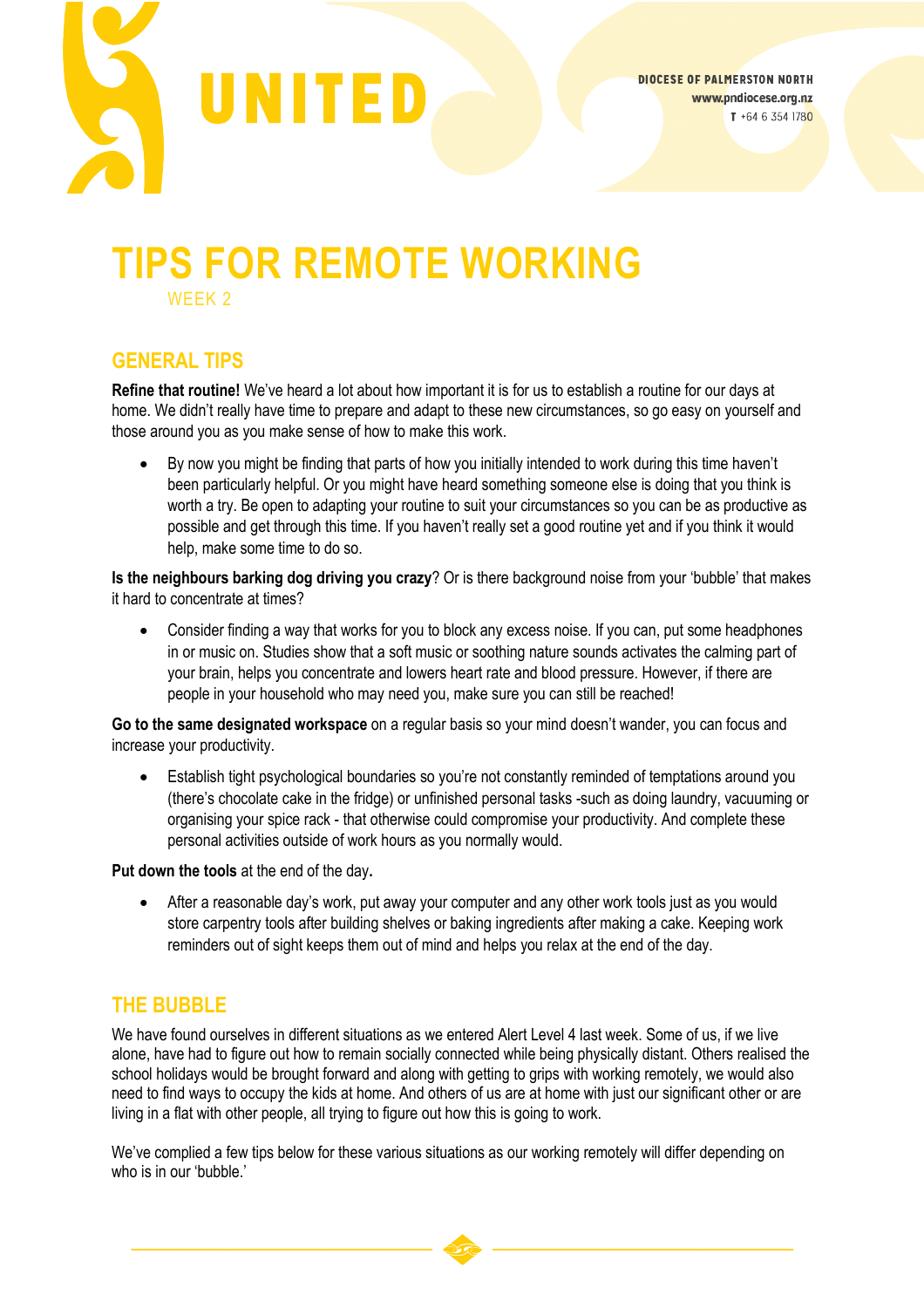# **1. FOR THOSE IN A ONE PERSON 'BUBBLE'**

Being on your own during this time of nationwide lockdown will have unique challenges compared with those who have kids and other people around in the house all the time.

#### **If you haven't done so already, consider setting up a support group of colleagues and friends.**

Make plans to meet on a regular basis and share creative ways you've adjusted to the new situation. Reach out to people as much as possible. Share about how you are finding the lockdown, but also talk about work projects with colleagues or spend time socially with friends online or over the phone. Lots of people are finding creative ways to do this. For example, hosting end of the week 'drinks' online, playing games together virtually or starting up discussion/prayer groups.

#### **Make a plan.**

If you don't already, you might want to create a clear list of things you will focus on each day. It is sometimes hard to get going at the start of the day, especially if there aren't other people around to prompt ideas or talk things through with, so creating lists and setting goals might help to structure your day.

#### **Take the opportunity.**

Outside of work, many of us will find it challenging to find ways to figure out how to be in physical isolation. Despite the challenges, this is a great opportunity to get to do some of the things you have been meaning to do for a long time. Shut out Covid-19 for a while and focus on other things. Do a puzzle if you have one and are into that. Make pizzas from scratch or learn a new recipe. Take part in a home workout class. Head to a museum for [a virtual tour.](https://www.travelandleisure.com/attractions/museums-galleries/museums-with-virtual-tours) Take the time to learn a new skill you have always wanted to develop. Head outside for walks often. Make a list of things you would like to do during this time and enjoy having the time to do so.

## **2. FOR THOSE IN A 'BUBBLE' WITH KIDS**

#### **Ease into this new 'normal'.**

It is going to take time for your family to adjust to a new way of being together and how your work fits into this is no different. It will be helpful, depending on the age of your children, if you are able to be clear about when you are working and what you would like them to do during this time. However, you are still a parent and that doesn't change when you are "working." You should feel okay about doing what you need to in order to meet their immediate needs during the "workday."

#### **Continue to adapt.**

As time goes on, it will be helpful to continue talking as a family about how things are going and thinking of creative solutions to any challenges you find you are continually facing. It might be that a particular part of the day is most difficult, and you could structure your workday differently to respond to this. If you have two working parents in the household, you might want to look at how you can both structure your day so that one parent is available to the children at different times.

#### **Embrace your new "colleagues".**

Like it or not, in many ways your family are your new work colleagues. Just as you would chat with colleagues at the office, you should get up and chat with your new colleagues at home. This little gesture may be important for the wellbeing of both you and your family.

#### **Agree on schedules/routines.**

If you haven't done so already and if your children are old enough, spend some time together working on coconstructed schedules for everyone. However, make sure that you all agree that these are also very flexible. This means that you know what everyone has committed to and can encourage each other along the way but are aware that things will change at times. Take those walks outside together and pull out the scooters/bikes too. This time together in lockdown does have the potential to be positive for your family and certainly will be something we won't be forgetting anytime soon.